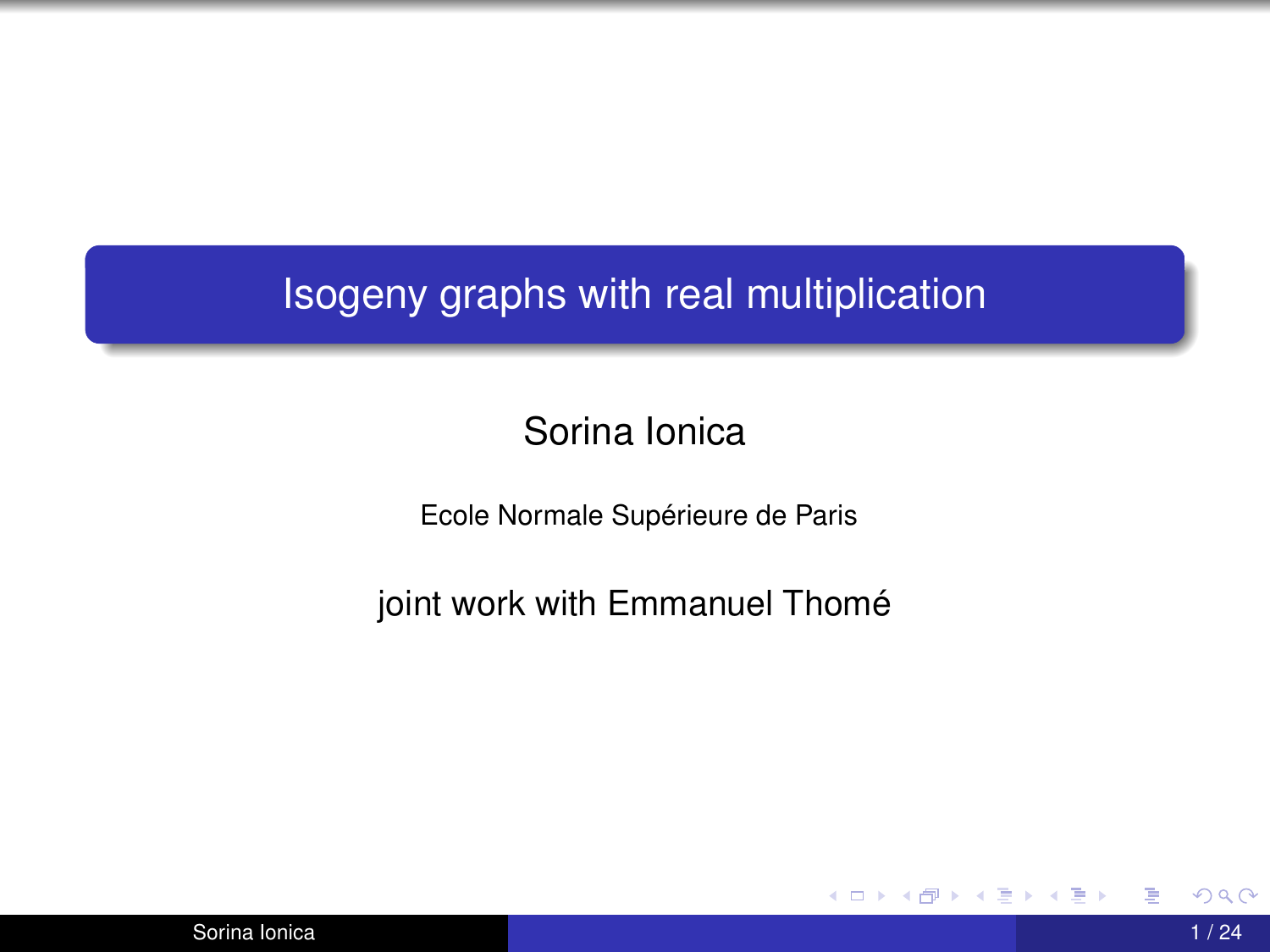Kohel 1996: Graph with vertices elliptic curves defined over  $\mathbb{F}_q$ and edges all rational isogenies of degree  $\ell$  between curves.

Compute endomorphism rings locally at  $\ell$  by depth first search.

Other applications: class polynomial computations, solving the discrete logarithm problem, hash functions, public key cryptosystems.

イロト イ押 トイヨ トイヨ ト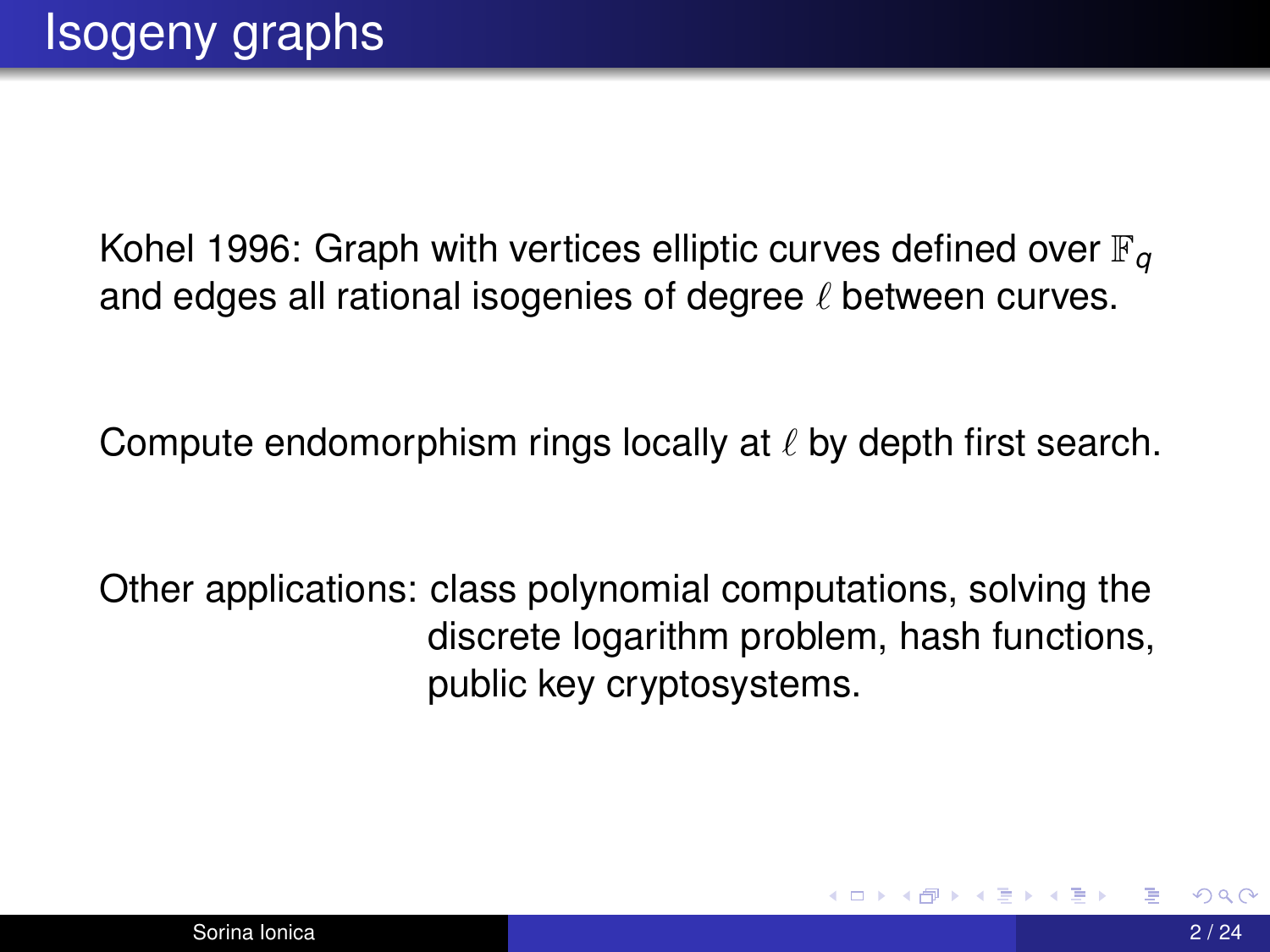## The endomorphism ring of an ordinary elliptic curve

- An order  $\mathcal O$  is a subring and  $\mathbb Z$ -submodule of the ring of integers  $\mathcal{O}_K$  of a quadratic imaginary field K.
- Denote by  $f = [\mathcal{O}_K : \mathcal{O}]$  the conductor. Then  $\mathcal{O} = [1, f_{\mathcal{W}_K}]$ .

$$
\begin{array}{ccc}\n\mathcal{O}_{\mathsf{K}} & \leftarrow \omega_{\mathsf{K}} \\
\mid f & \\
\text{End}(E) & \leftarrow f\omega_{\mathsf{K}} \\
\mid \frac{g}{f} & \\
\mathbb{Z}[\pi] & \leftarrow g\omega_{\mathsf{K}}\n\end{array}\n\quad\n\text{with } g^2d_{\mathsf{K}} = t^2 - 4q
$$

Computing the endomorphism ring of an ordinary curve  $E/\mathbb{F}_q$ means locating it in the diagram.

**K ロ ▶ K 御 ▶ K 君 ▶ K 君 ▶**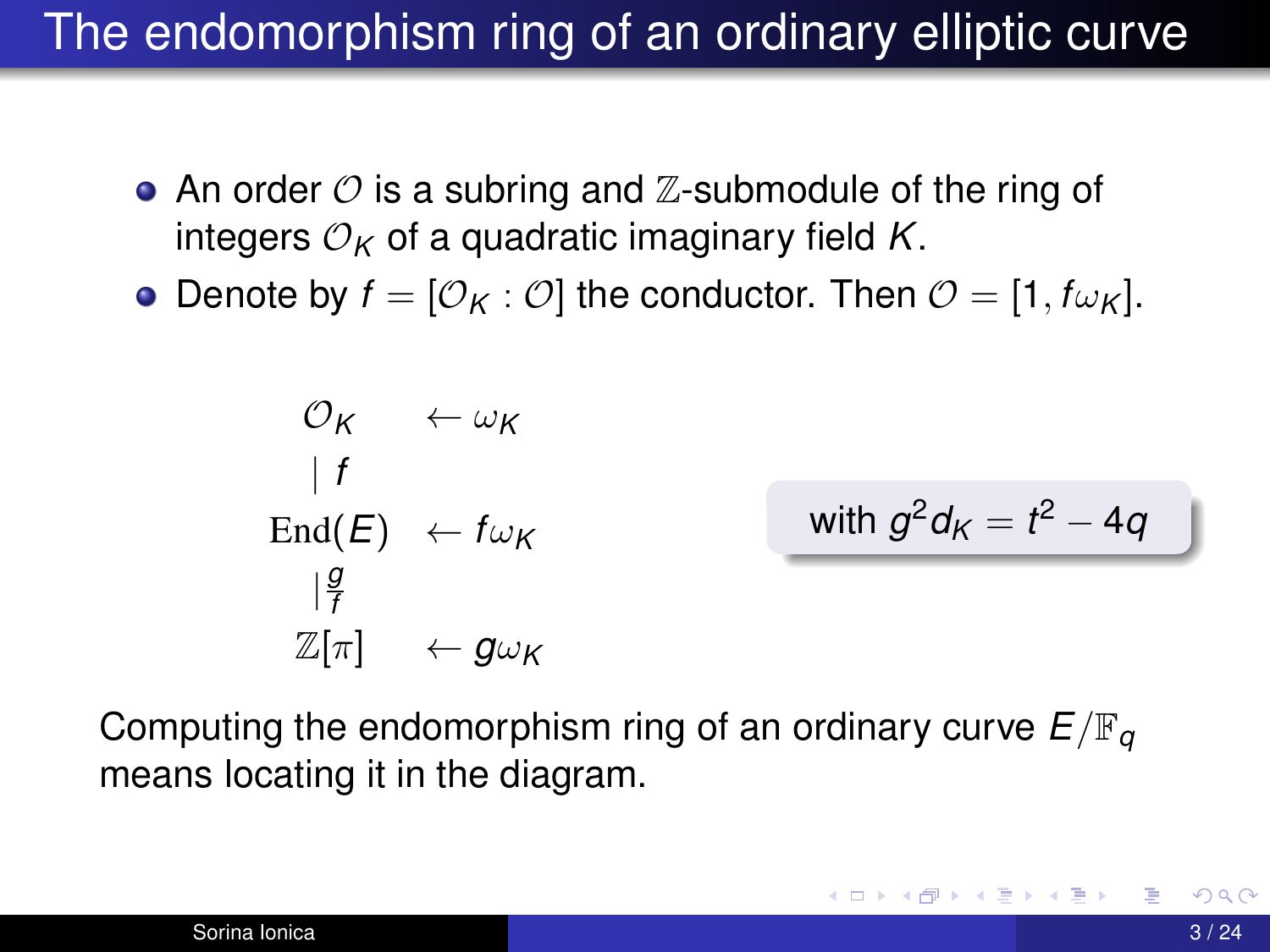## Isogenies and endomorphism rings

The  $\ell$ -isogeny graph has vertices  $Ell_t(\mathbb{F}_q)$  and edges  $\ell$ -isogenies defined over  $\mathbb{F}_q$ .

Let  $\phi : E_1 \to E_2$  be an isogeny of degree  $\ell$ .



4 ロ ト 4 何 ト 4 ヨ ト 4 ヨ ト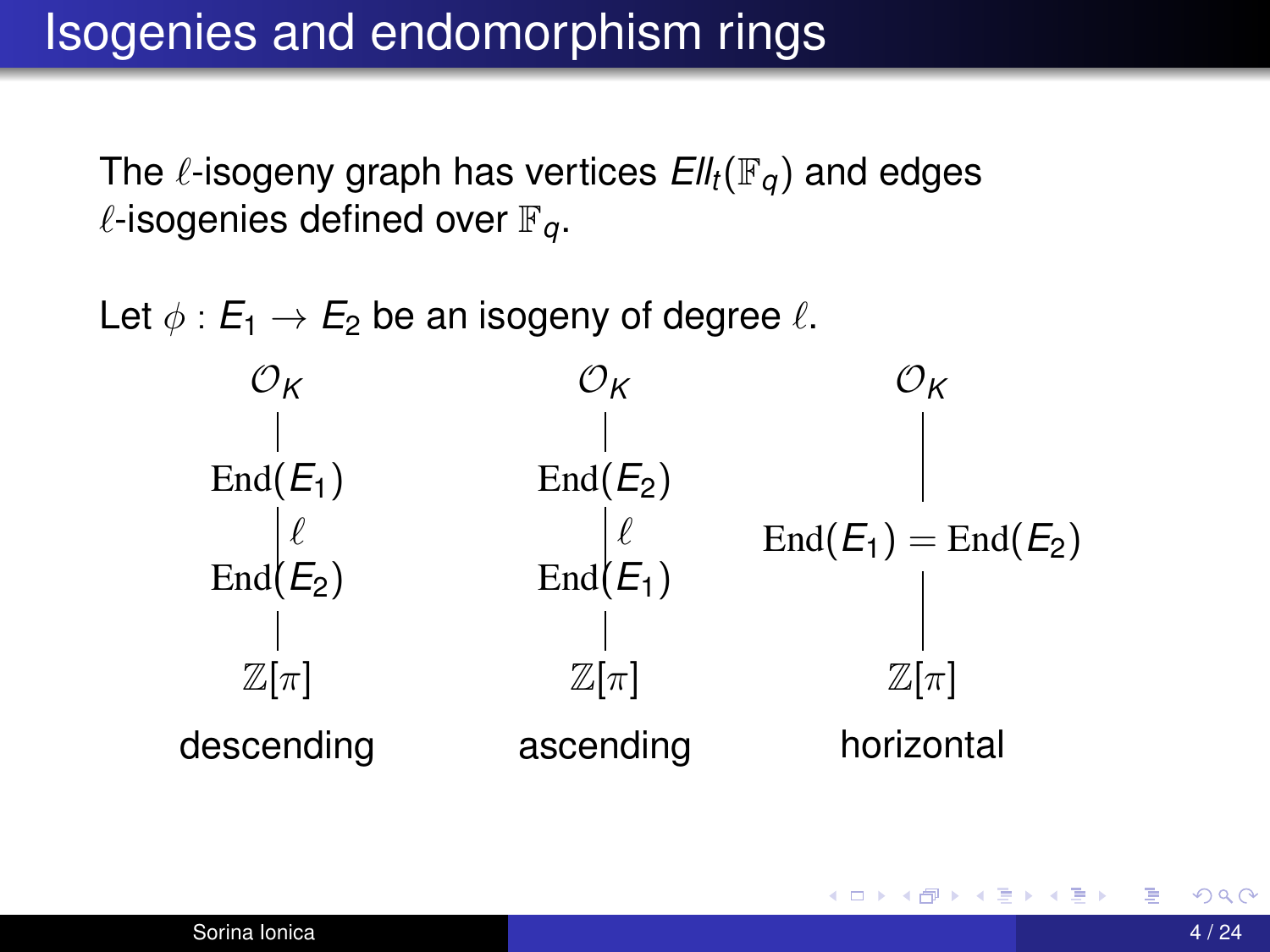## Isogenies and  $\ell$ -volcanoes

### Let *h* be the  $\ell$ -adic valuation of the conductor *g* of  $\mathbb{Z}[\pi]$ .

#### Kohel's theorem

Connected components of  $Ell_t(\mathbb{F}_q)$  are  $\ell$ -volcanoes of height *h*.



Number of horizontal isogenies starting from given vertex depends on the splitting of  $\ell$  in  $\mathcal{O}_K$ .

4 0 8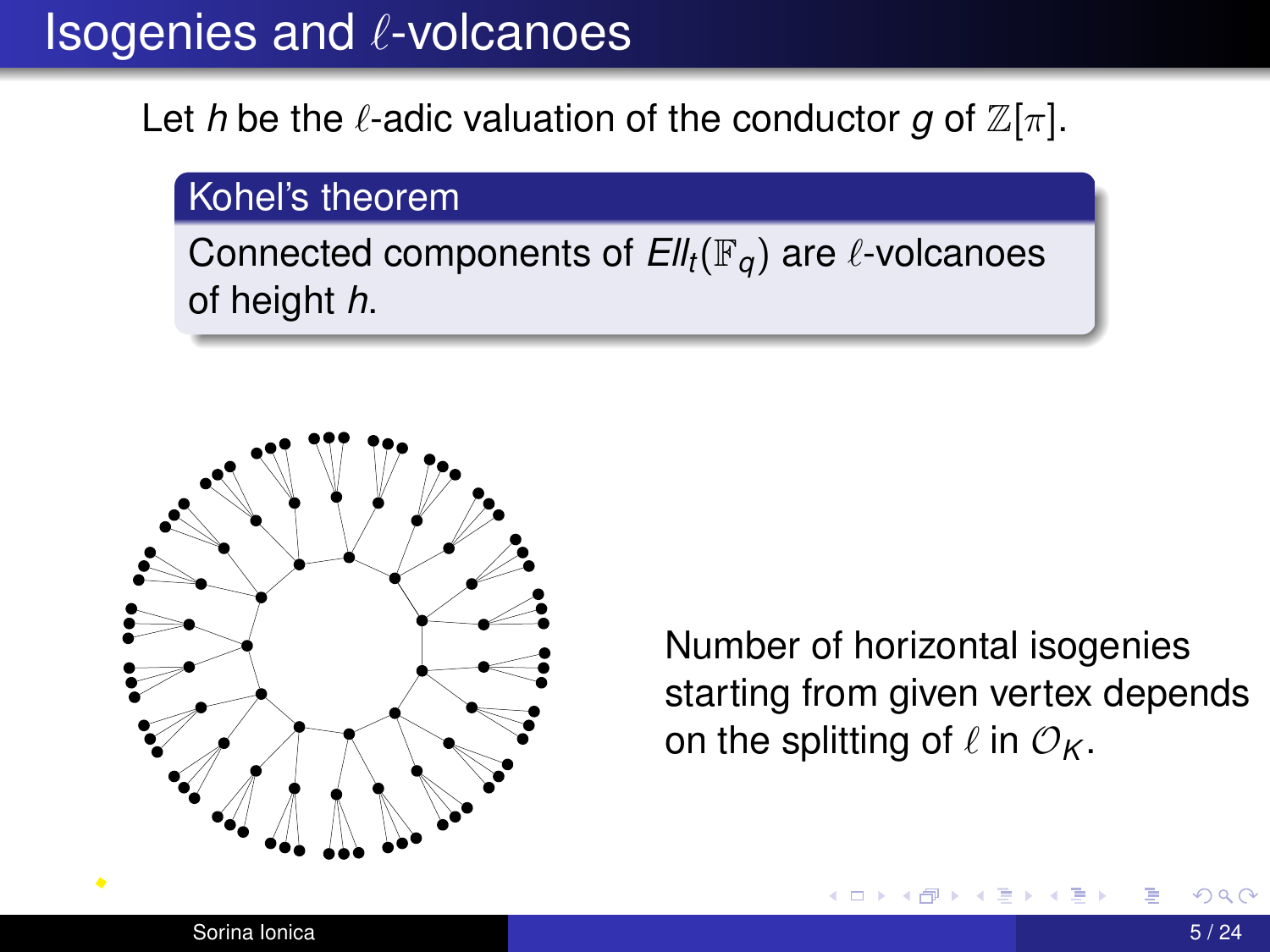Let *h* be the  $\ell$ -adic valuation of the conductor *g* of  $\mathbb{Z}[\pi]$ .

### Kohel's theorem

Connected components of  $Ell_t(\mathbb{F}_q)$  are  $\ell$ -volcanoes of height *h* (assuming  $j \neq 0, 1728$ ).



Curves on a fixed level have the same endomorphism ring.

**← ロ ▶ → ← 同**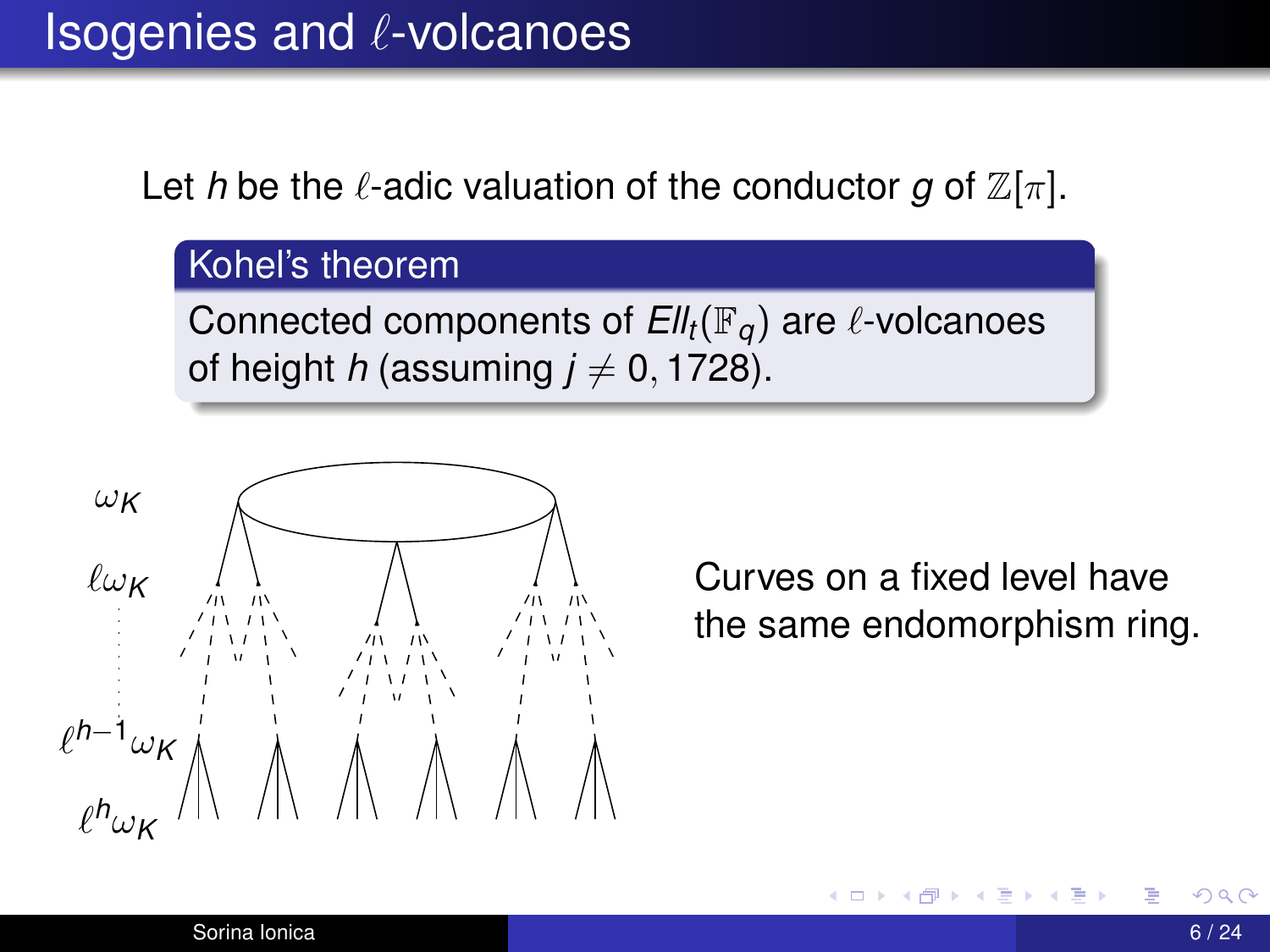## Depth first search



- Find a way to the floor.
- The number of steps in a short path gives the  $\ell$ -adic valuation of the conductor.

**4 ロ > 4 何 >**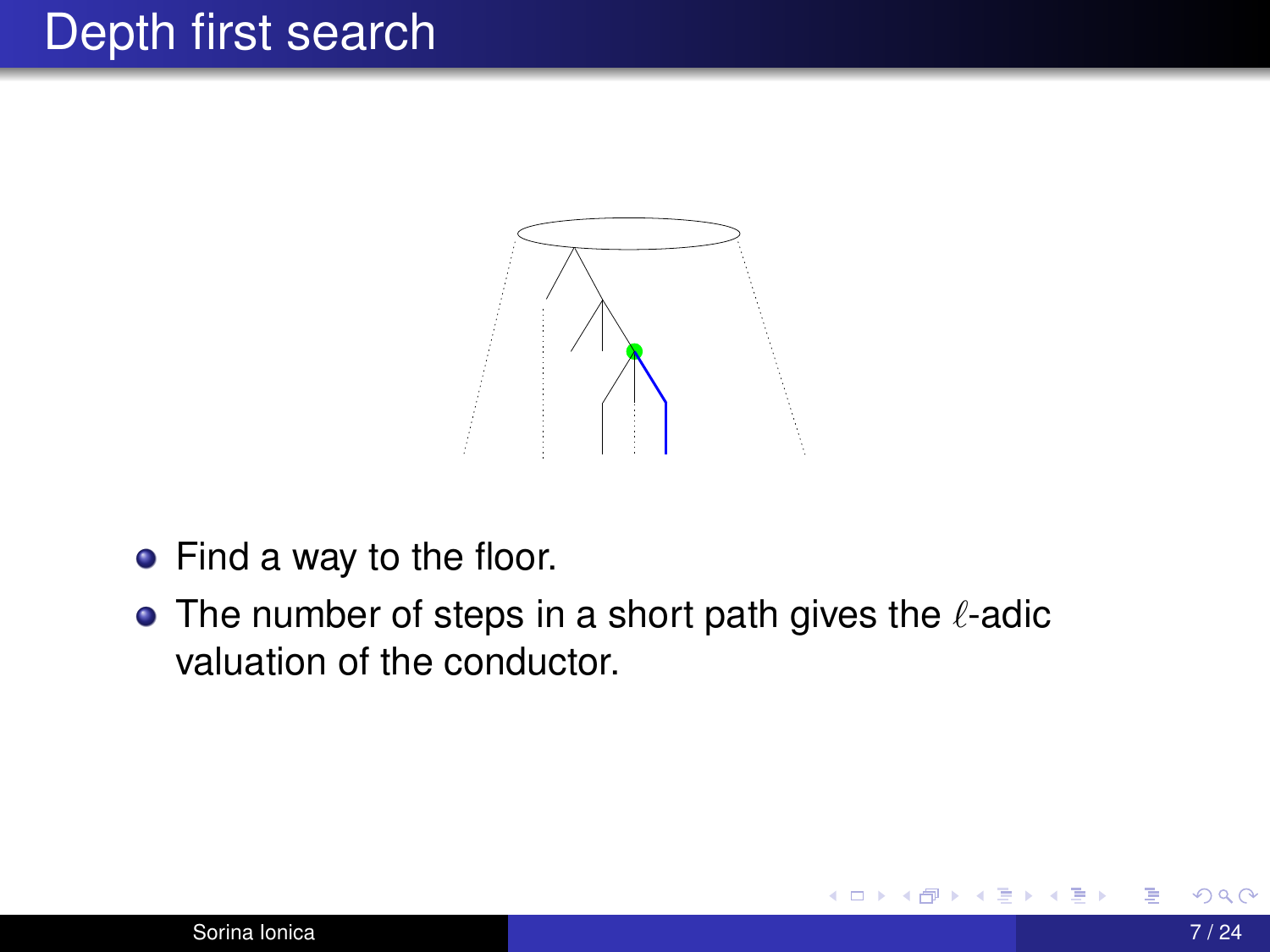## The endomorphism ring of an ordinary jacobian

Let *K* be a primitive quartic CM field and assume that  $K = \mathbb{Q}(\gamma)$ with

$$
\gamma = i\sqrt{a + b\frac{-1 + \sqrt{d}}{2}}
$$
 for  $d \equiv 1$  mod 1  

$$
\gamma = i\sqrt{a + b\sqrt{d}}
$$
 for  $d \equiv 2, 3$  mod 4

Assume real multiplication  $\mathcal{O}_{\mathcal{K}_0}$  has class number 1.

Let *J* be a jacobian of a genus 2 curve defined over  $\mathbb{F}_q$ .

*J* is simple, ordinary, i.e. End(*J*) is an order of *K*.

$$
\mathbb{Z}[\pi,\bar{\pi}]\subset \text{End}(J)\subset \mathcal{O}_K
$$

イロト イ何 ト イヨ ト イヨ ト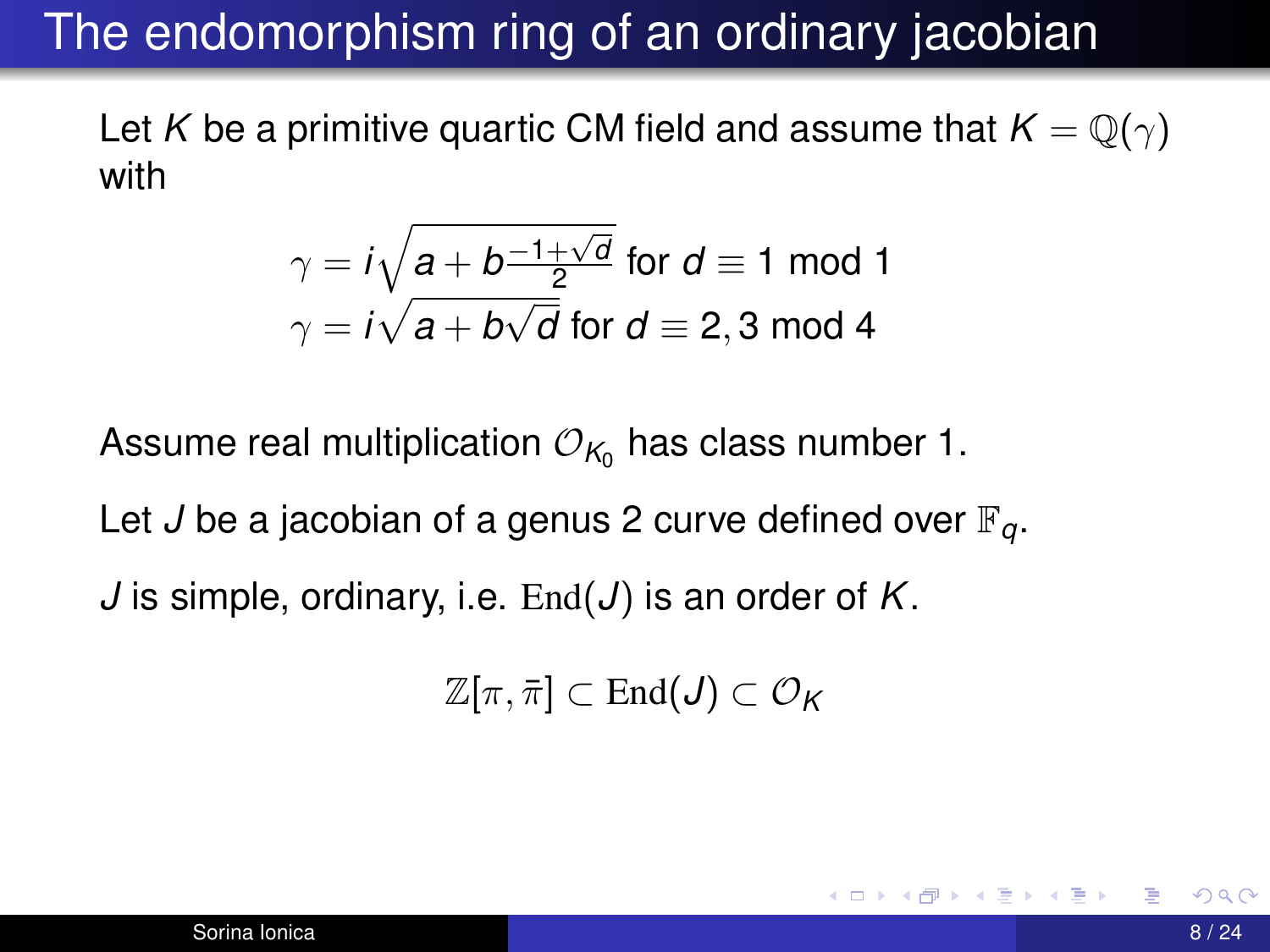# The  $(\ell, \ell)$ -isogeny graph

Cosset-Robert 2011: algebraic equations for  $(\ell, \ell)$ -isogenies.

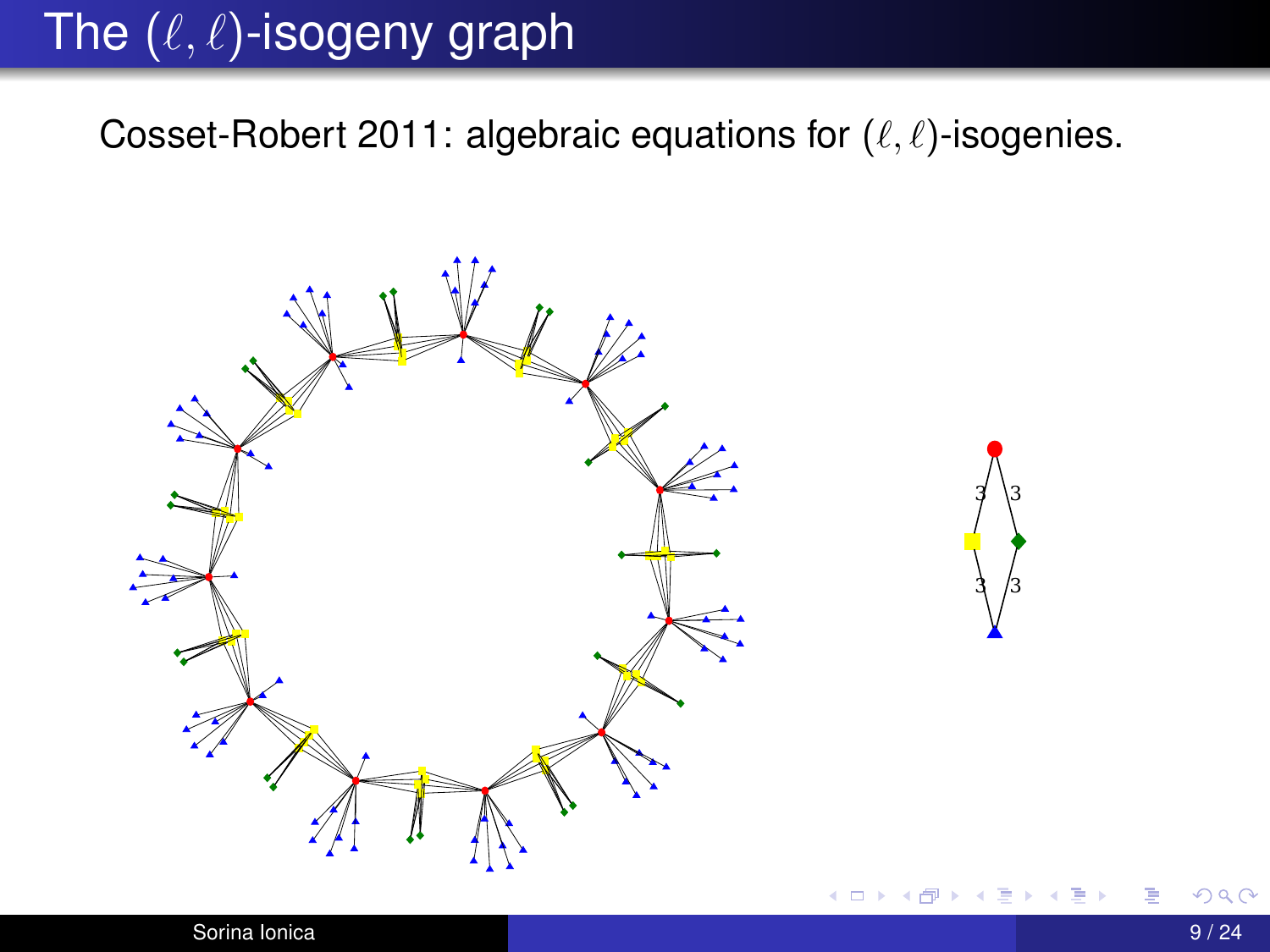## Real multiplication sub-graphs

$$
\mathbb{C}^2/\Lambda_1 \oplus \Lambda_2 \tau \rightarrow \mathbb{C}^2/\frac{\Lambda_1}{\mu} \oplus \Lambda_2 \tau,
$$
  

$$
\mathbb{C}^2/\Lambda_1 \oplus \Lambda_2 \tau \rightarrow \mathbb{C}^2/\Lambda_1 \oplus \frac{\Lambda_2}{\mu} (\tau + (\rho, \rho))
$$



**4 ロ ▶ - 4 何 ▶** 

with  $\Lambda_1$  and  $\Lambda_2$  are lattices in  $K_0, \, \rho \in \mathcal{O}_{K_0}, \, \tau \in \mathcal{H}_1^2.$ 

- These isogenies preserve real multiplication  $\mathcal{O}_{\mathcal{K}_0}$  and one may descend polarization down to principal on the target variety.
- If  $\mu$  generates is a degree 1 ideal in  $\mathcal{O}_{\mathcal{K}_0},$  we get  $\ell$ -isogenies!

Thanks to John Boxall.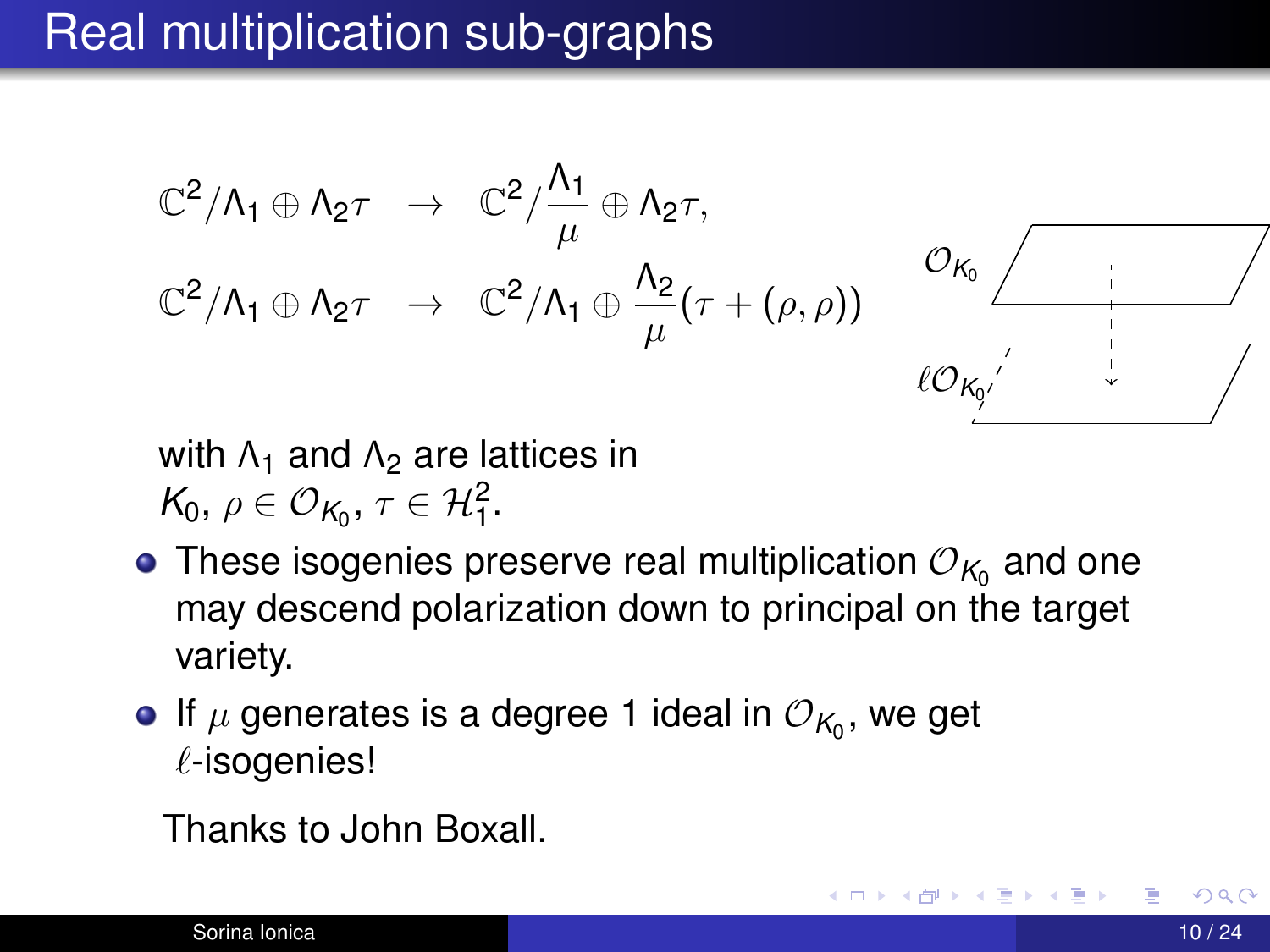Take  $\ell$  such that  $\ell O_{K_0} = I_1 I_2$ . It turns out all isogenies preserving RM are of this type.



Pretty disappointing. To be or not to be bugged...? :(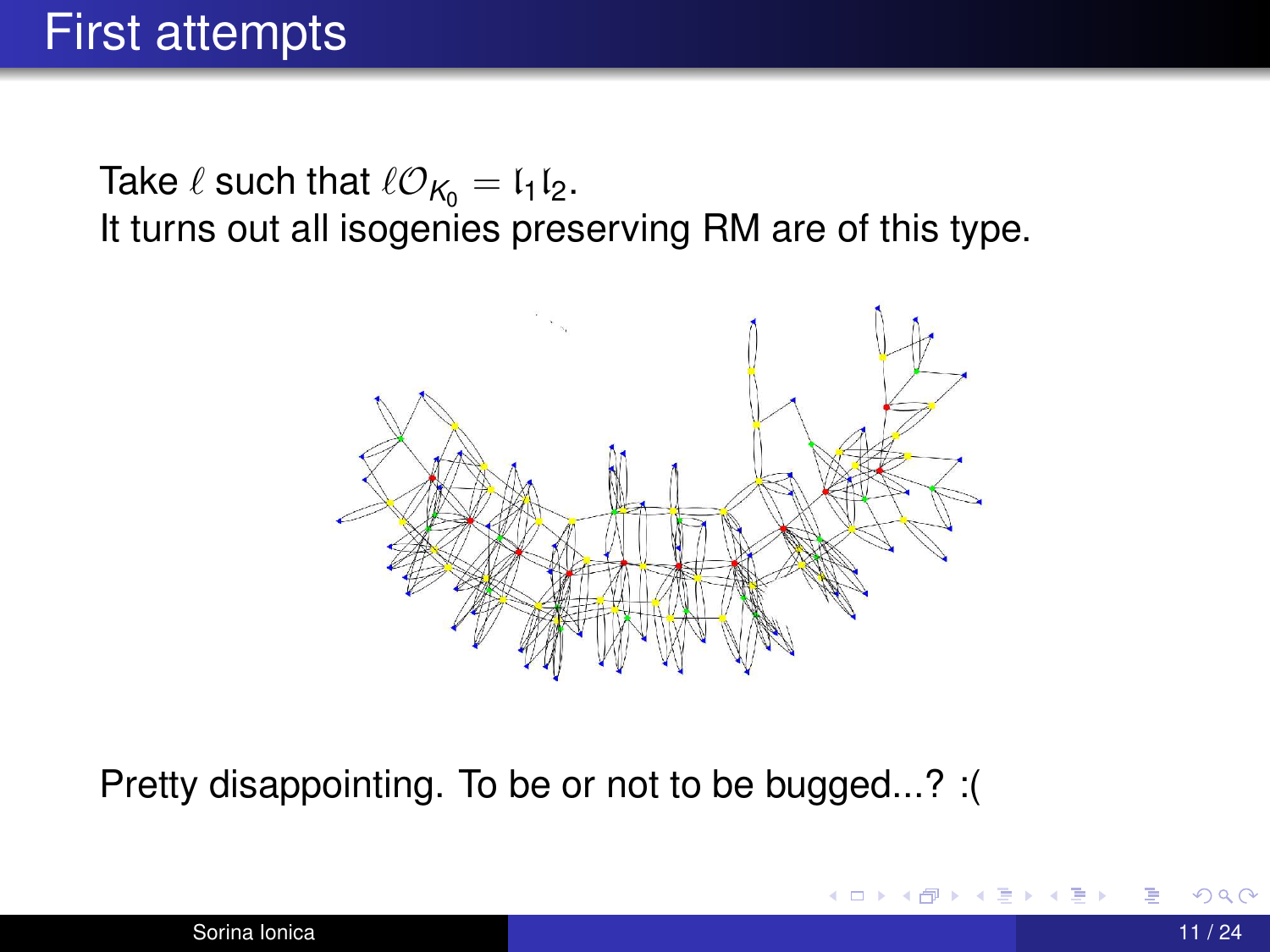# A graph!



重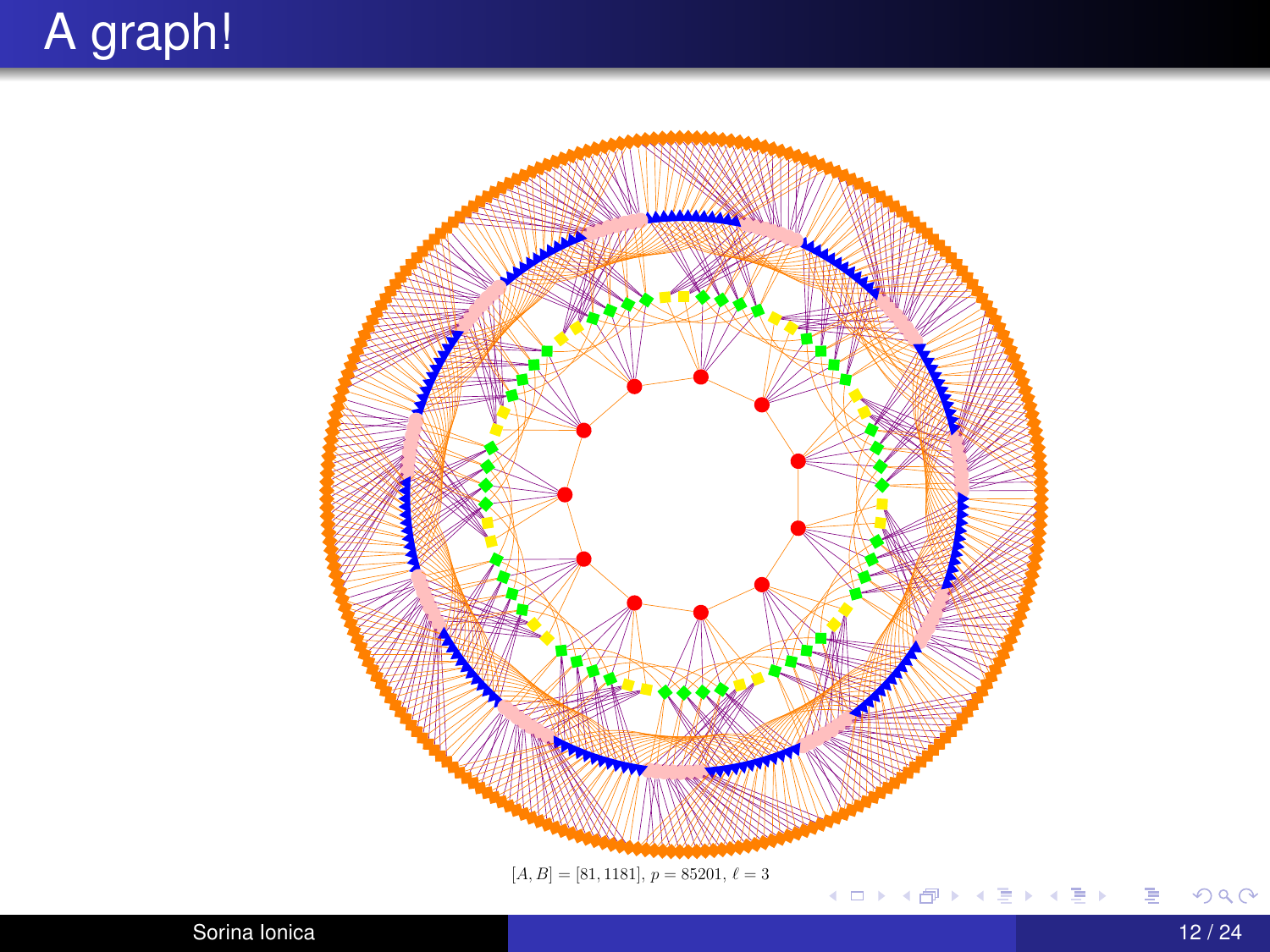

$$
\mathcal{O}_K=\mathcal{O}_{K_0}\oplus \mathcal{O}_{K_0}\eta
$$

An order which is a  $\mathcal{O}_{\mathcal{K}_0}$ -module is of the form

$$
\mathcal{O}=\mathcal{O}_{K_0}\oplus \mathcal{O}_{K_0}(\alpha\eta).
$$

The conductor is  $\alpha\mathcal{O}_\mathcal{K}$ , for  $\alpha\in\mathcal{O}_{\mathcal{K}_0}.$ 

$$
\begin{array}{rcl}\n\mathfrak{f}_{\mathcal{O}} & = & \{x \in \mathcal{O}_{\mathsf{K}} | x \mathcal{O}_{\mathsf{K}} \subseteq \mathcal{O} \} \\
& = & \{x \in \mathcal{O}_{\mathsf{K}} | x \eta \in \mathcal{O} \} = \mathfrak{f}_{\eta, \mathcal{O}}.\n\end{array}
$$

∍

**K ロ ▶ K 御 ▶ K 君 ▶ K 君 ▶**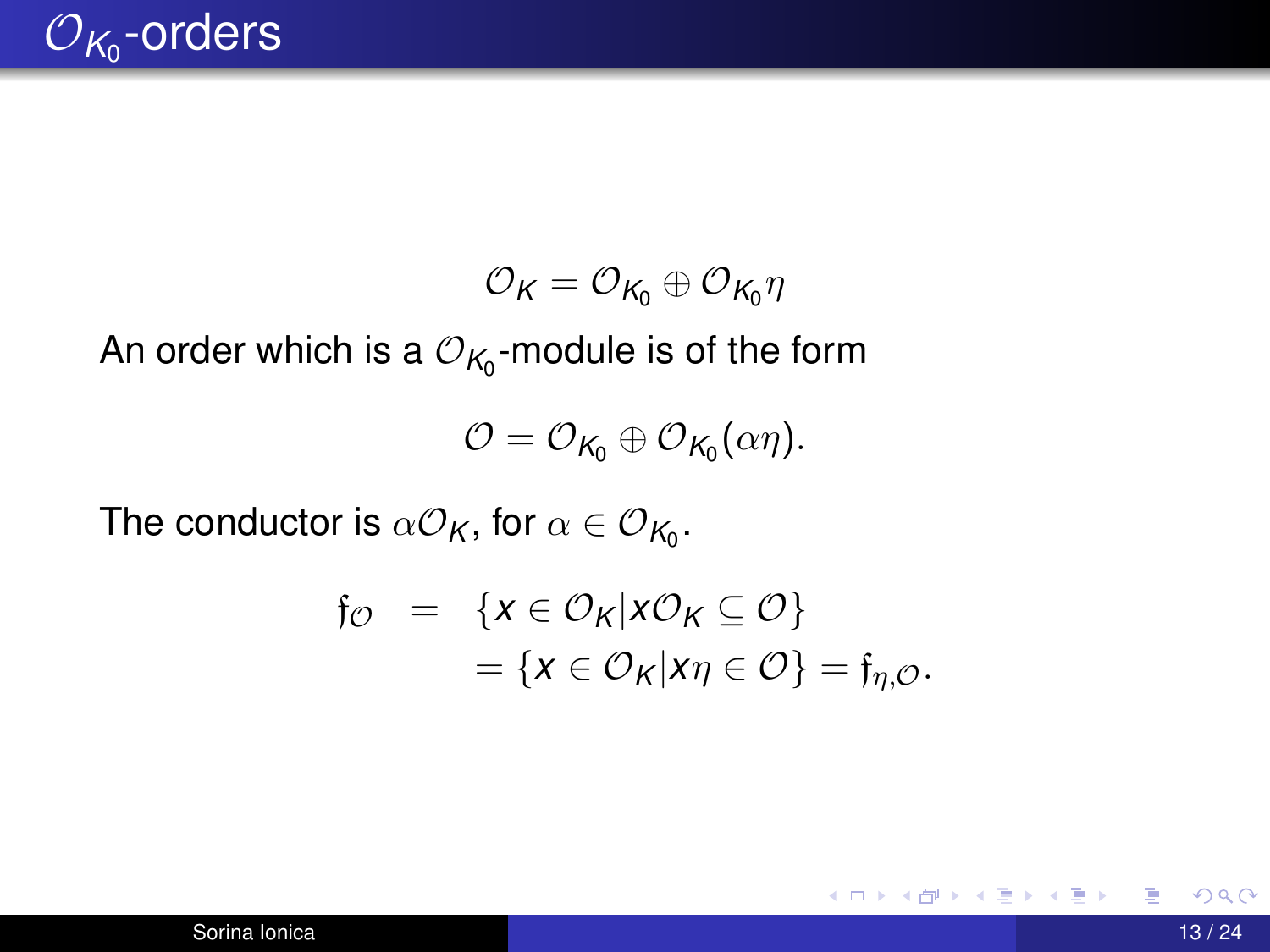# The lattice of  $\mathcal{O}_{\mathcal{K}_0}$ -orders

• Computing the endomorphism ring locally means getting  $f = ... \, l_1^{\alpha_1} l_2^{\alpha_2} ...$ 



メロトメ部 トメミトメミト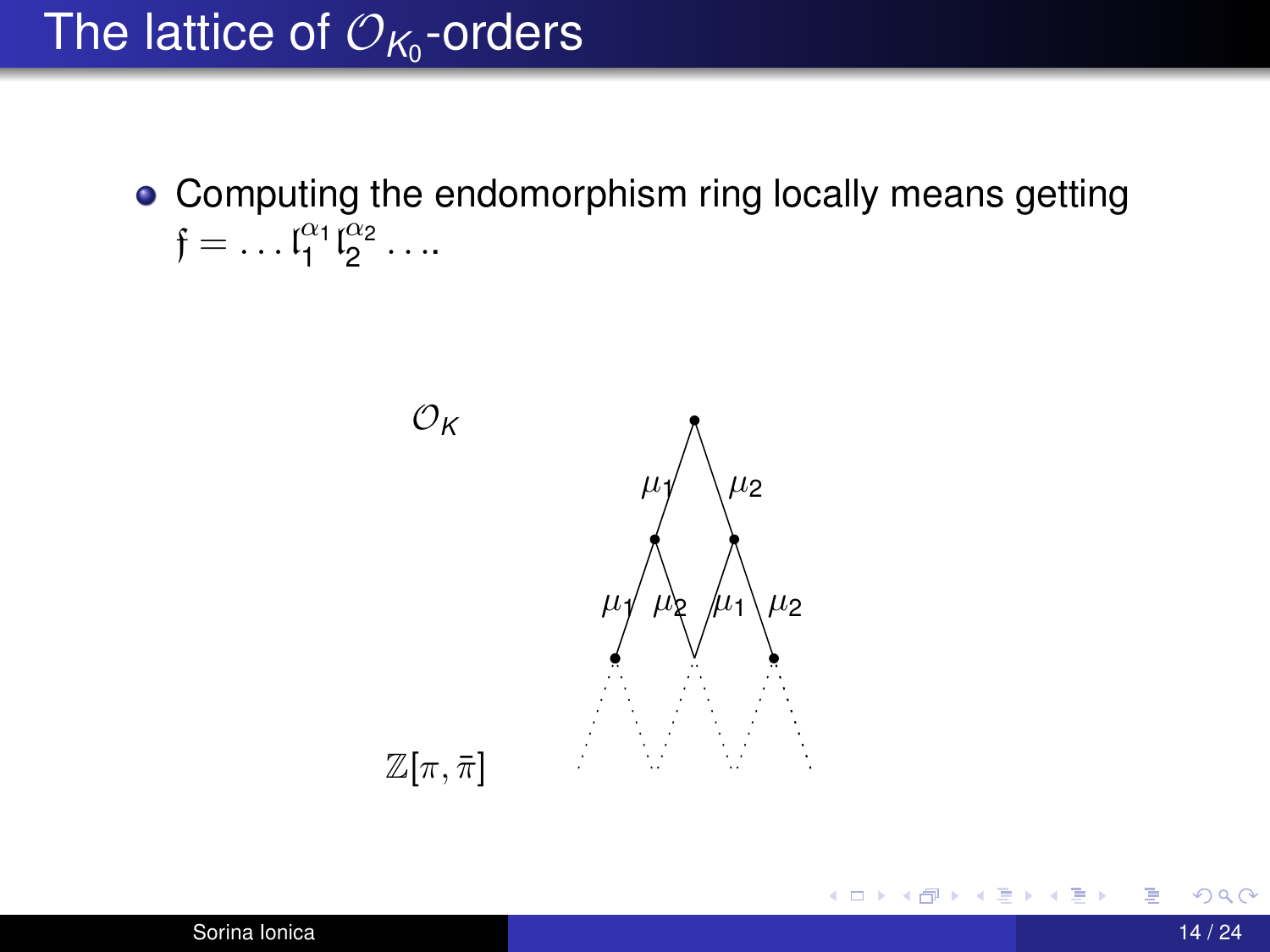Let  $\pi \in \mathcal{O}$ . We define

$$
v_{\mathfrak{l},\mathcal{O}}(\theta):=max_{a\in\mathcal{O}_{K_0}}\{m|\theta+a\in\mathfrak{l}^m\mathcal{O}\}
$$

Let  $\pi$  be the Frobenius and write  $\pi = a_1 + a_2$ √  $d + (a_3 + a_4)$ √  $d)(\alpha\eta)$ .

 $\mathsf{Hence} \; \mathsf{v}_\mathfrak{l}(\mathfrak{f}_{\eta,\mathrm{End}\; J}) = \mathsf{v}_{\mathfrak{l},\mathcal{O}_\mathcal{K}}(\pi) - \mathsf{v}_{\mathfrak{l},\mathrm{End}\mathcal{J}}(\pi).$ 

All l-isogenies are rational iff  $\mathsf{v}_{\mathfrak{l},\mathrm{End}(J)}(\pi)>0.$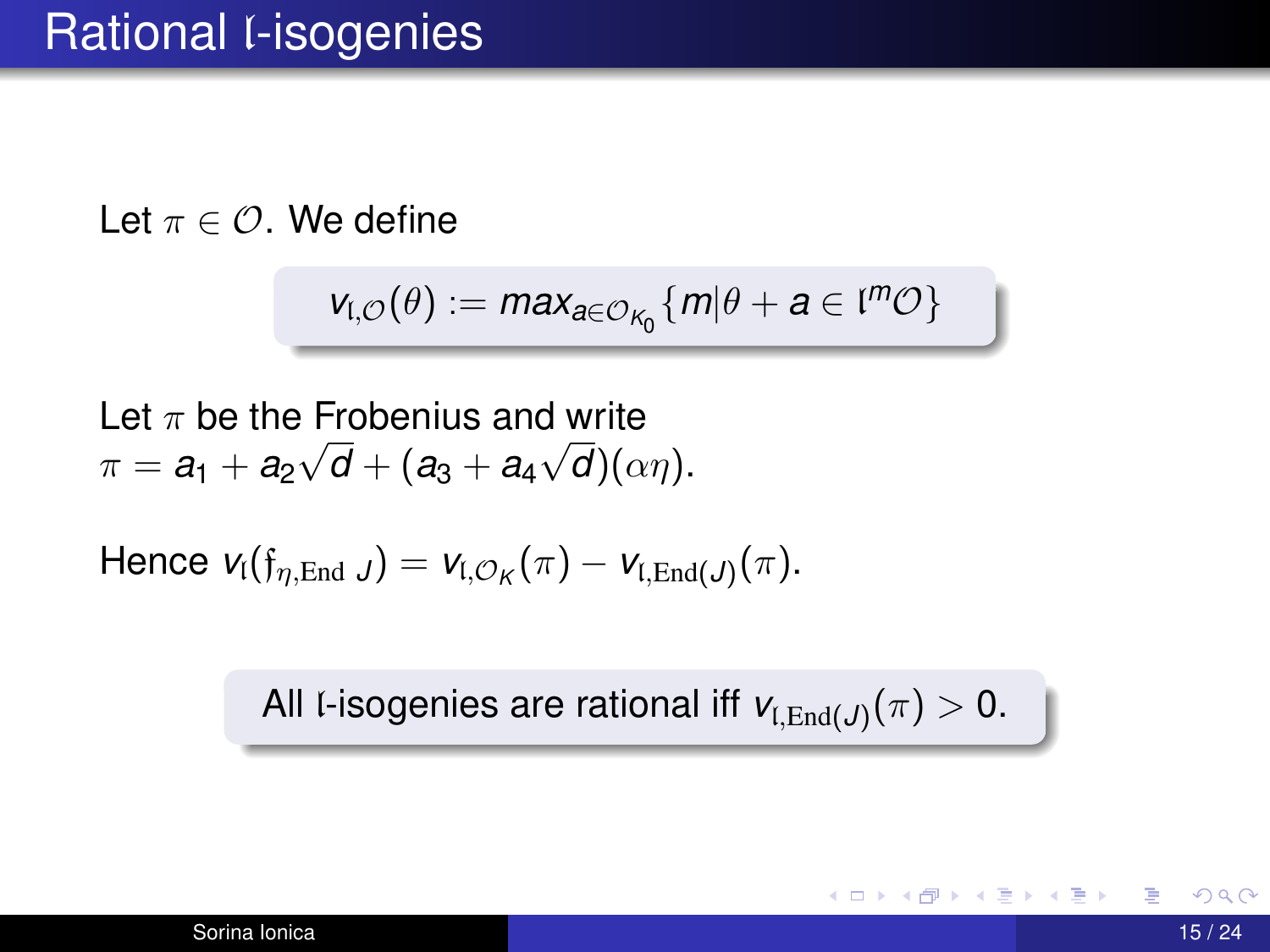## Classification of isogenies

- $\bullet$  No  $\ell$ -isogeny between jacobians with distinct endomorphism rings lying on the same level in the lattice.
- Two types of isogenies: ascending/descending and horizontal



**4 ロ > 4 何 >**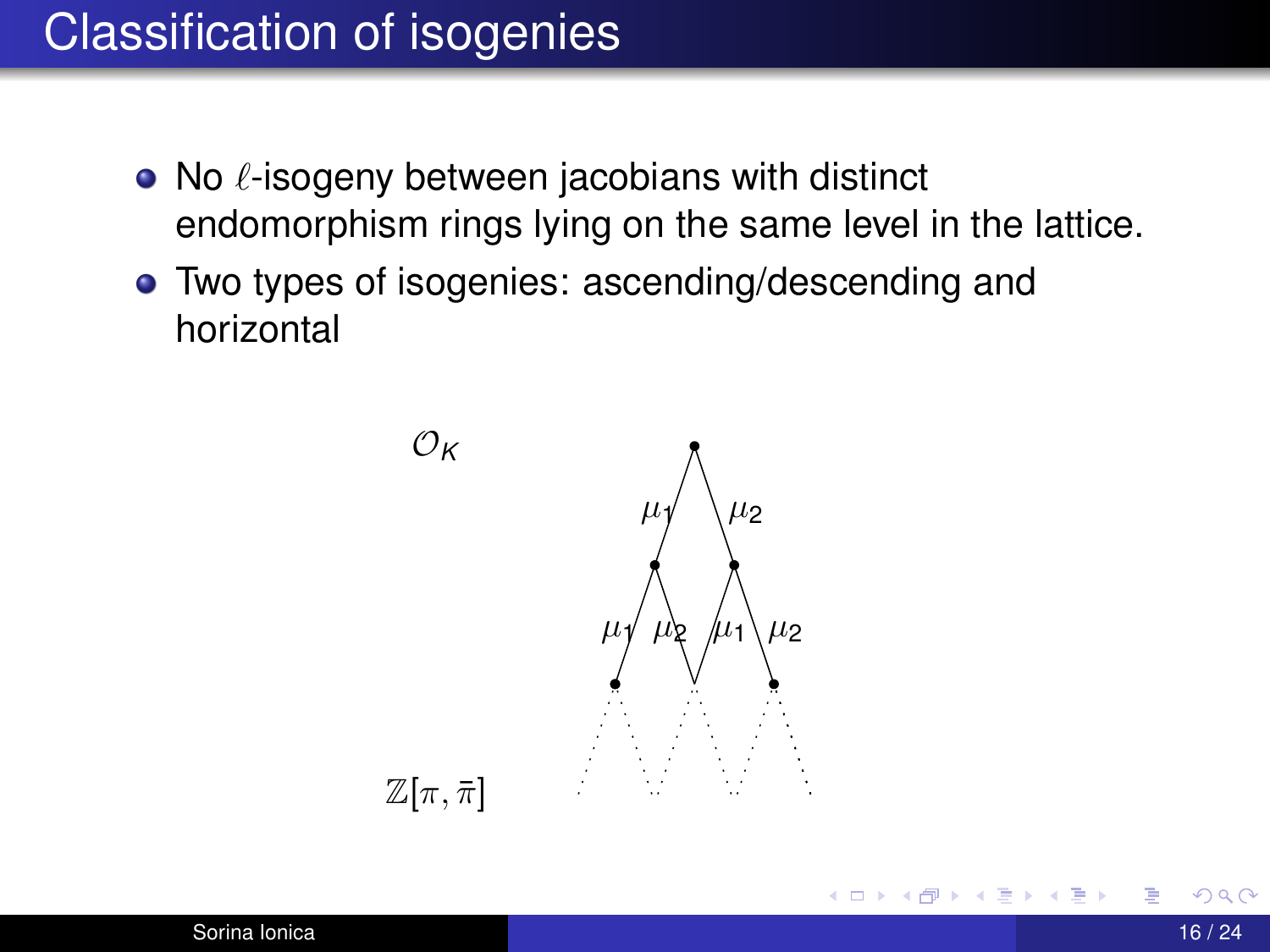## Real multiplication isogeny graph





メロメメ 御 メメ きょく きょう

Sorina Ionica **17/24 17/24** 

ă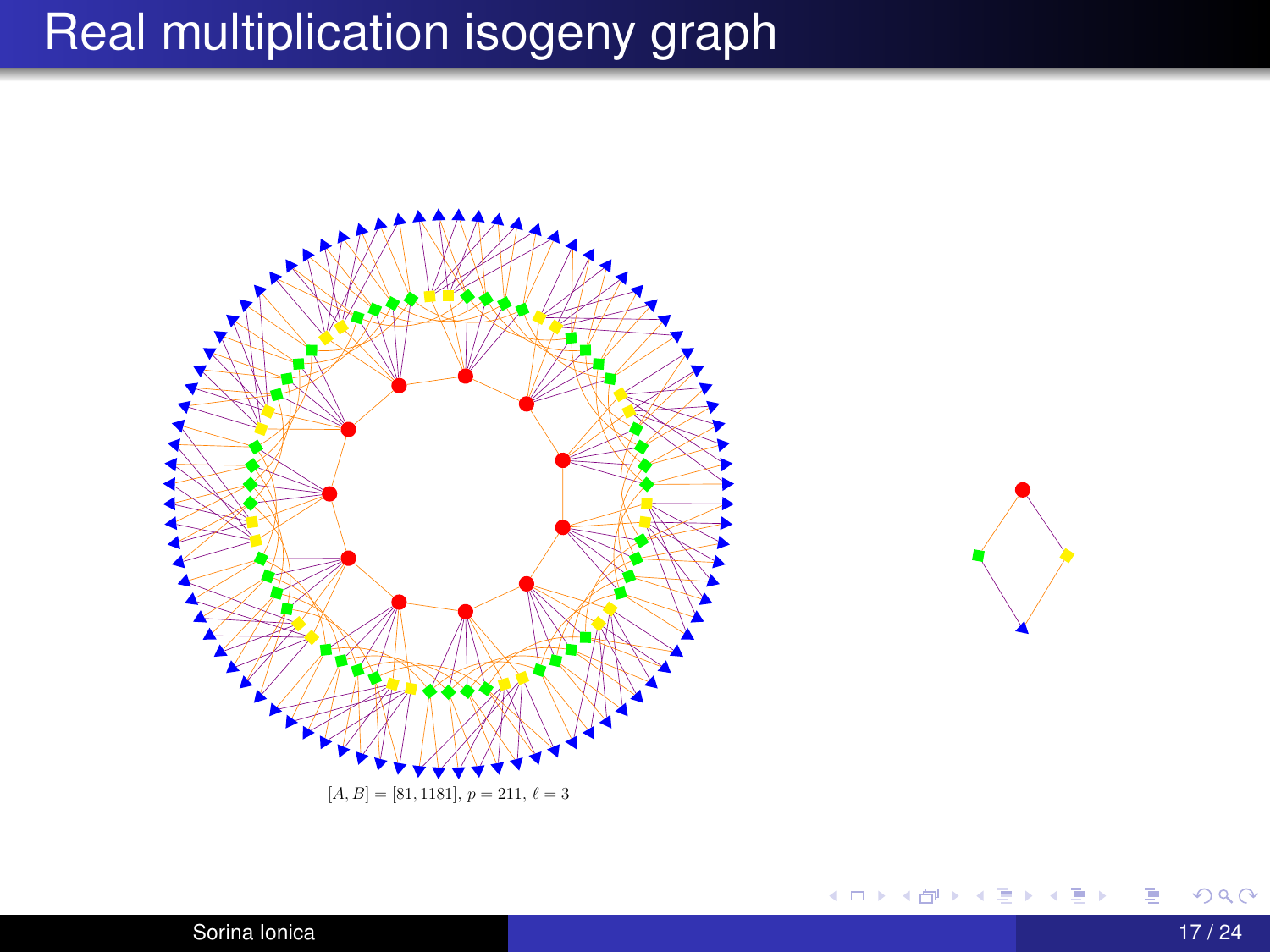Let  ${\mathfrak l}$  be an ideal of norm  $\ell$  in  ${\mathcal O}_{\mathcal K_0}.$ 

- Assume that  $\mathcal{O}_K$  is prime with  $f_{\mathcal{O}}$ .
	- If l is split in  $\mathcal{O}_K$ , there are exactly two horizontal  $\ell$ -isogenies of kernel in *J*[l] .
	- If I is ramified in  $\mathcal{O}_K$ , there is exactly one horizontal `-isogeny in *J*[l].
	- $\bullet$  If I is inert in K, then there are no horizontal isogenies with kernel in *J*[l].
- If l is not coprime to  $f_{\mathcal{O}}$ , then there is one ascending  $\ell$ -isogeny with kernel in *J*[l].

イロト イ母ト イヨト イヨ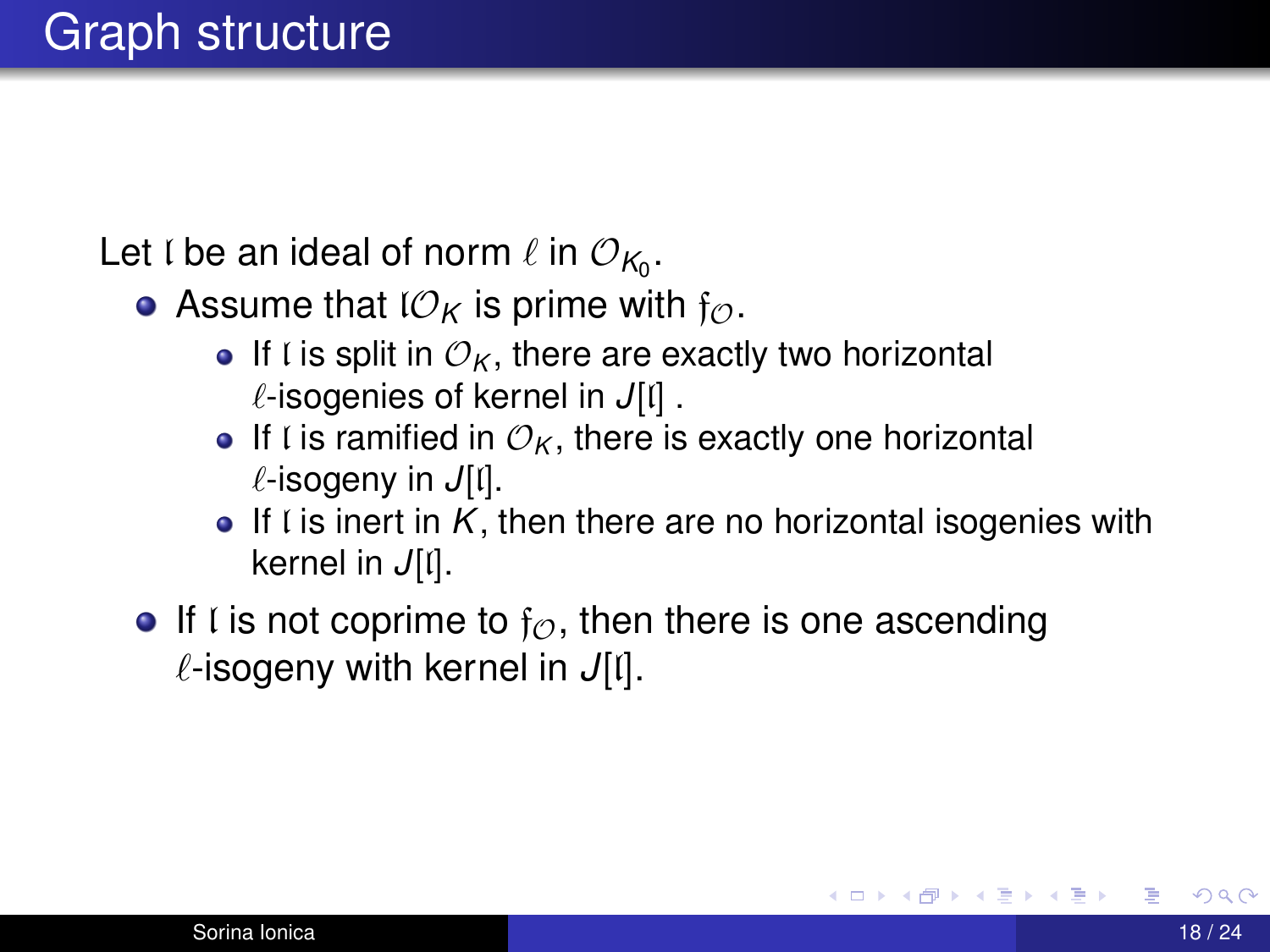## Real multiplication isogeny graph



### $I_1$  (yellow) is split into  $\mathcal{O}_K$  $I_2$  (violet) is inert into  $\mathcal{O}_K$

(ロトメ部トメ君トメ君))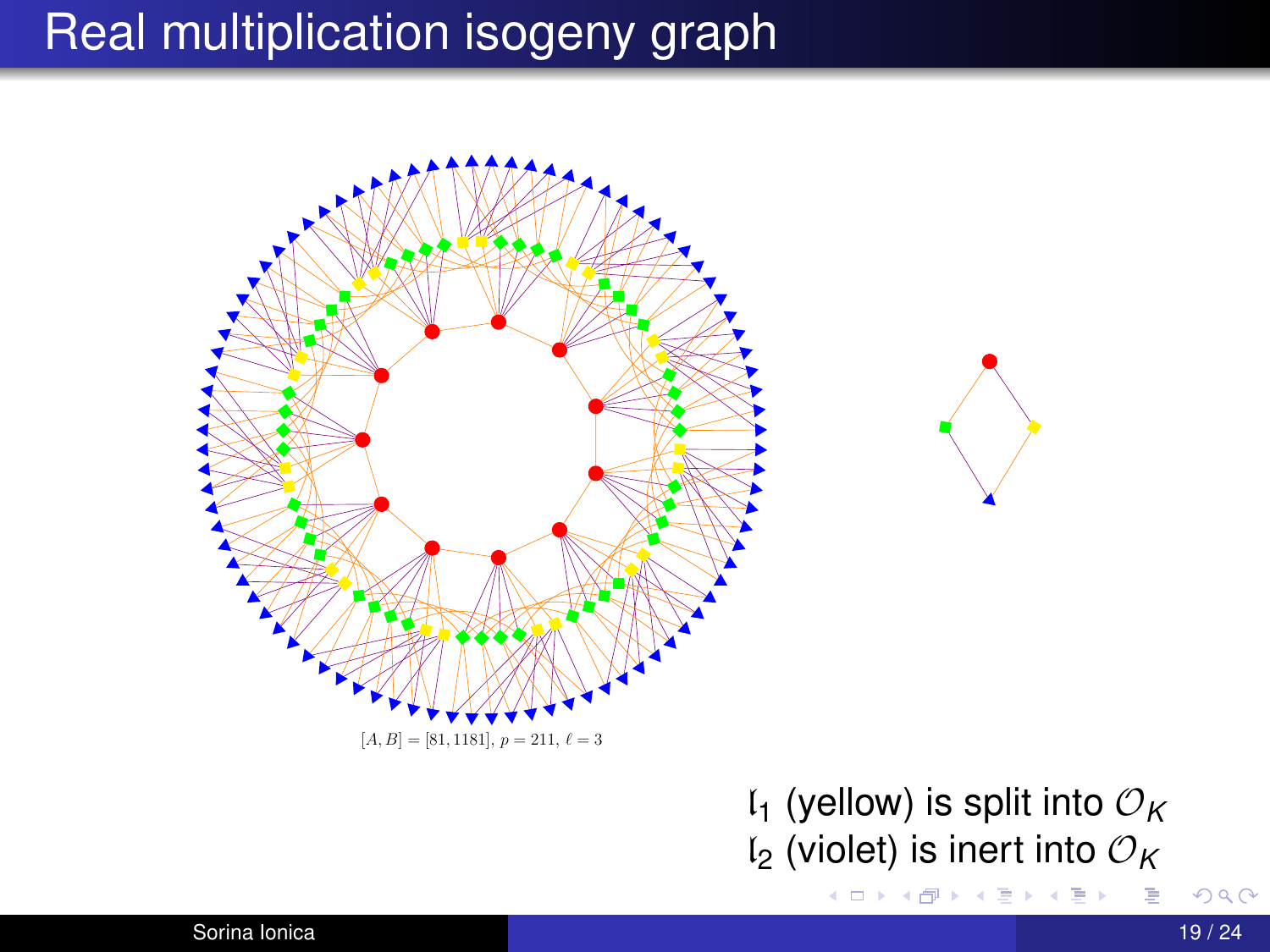$$
J(\mathbb{F}_q)/mJ(\mathbb{F}_q) \times J[m](\mathbb{F}_q) \rightarrow \mu_m
$$
  
\n
$$
(P, Q) \rightarrow (f_{m,P}(Q+R)/f_{m,P}(R))^{\frac{q-1}{m}}
$$
  
\nwith  $f_{m,P}$  s.t.  $\text{div}(f_{m,P}) \sim m(P)$ .

efficiently computable with Miller's algorithm in *O*(log *m*) operations in  $\mathbb{F}_q$ .

メロトメ部 トメミトメミト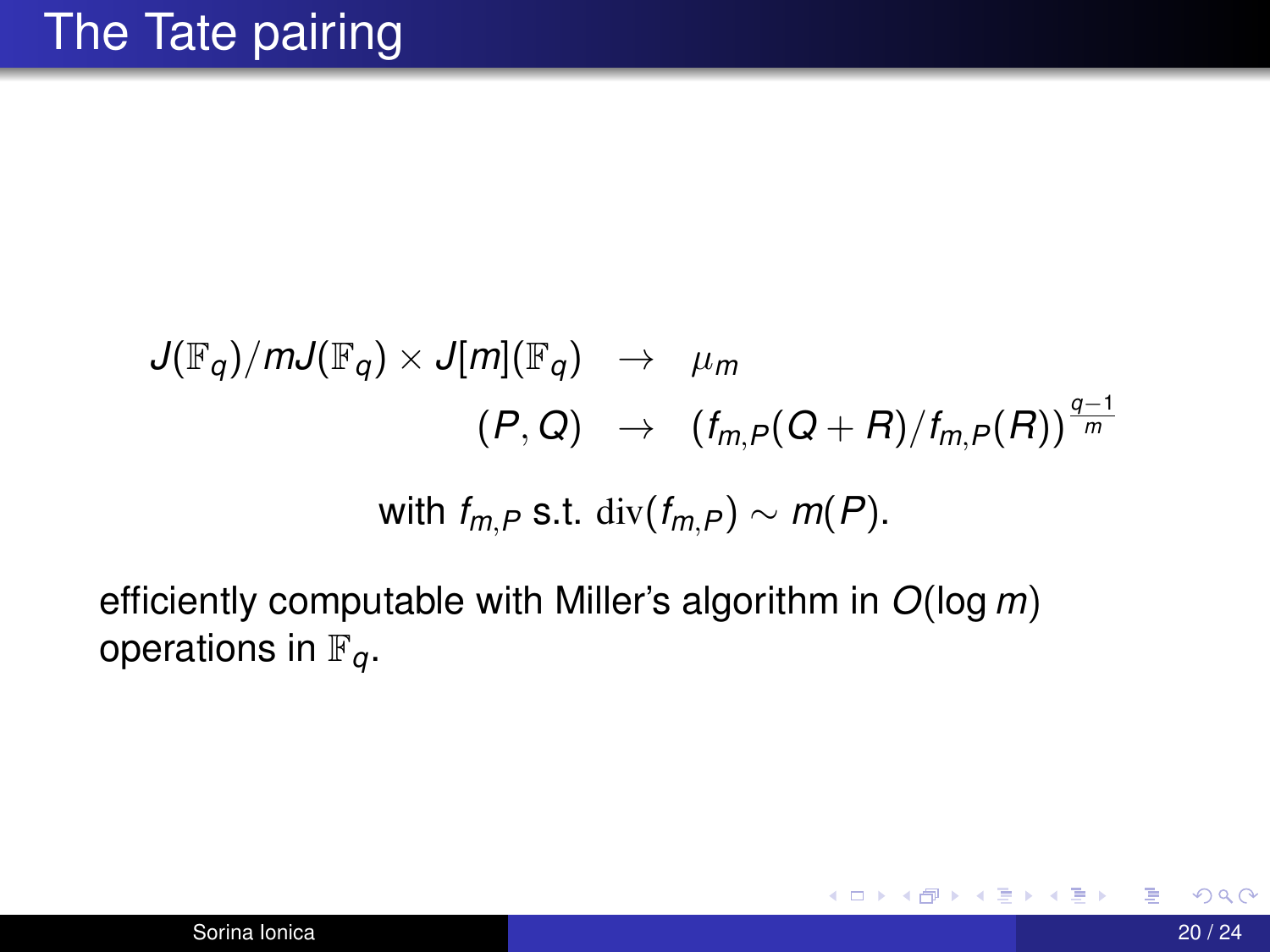Assume that  $J[{\mathfrak l}^n] \subseteq J({\mathbb F}_q)$  and  $J[{\mathfrak l}^{n+1}] \nsubseteq J({\mathbb F}_q).$ 

$$
k_{\mathfrak{l},J}:=\text{max}_{P\in J[\mathfrak{l}^n]}\{k|\mathcal{T}_{\ell^n}(P,P)\in \mu_{\ell^k}\backslash \mu_{\ell^{k-1}}\}
$$

Let *J* be a jacobian whose endomorphism ring is locally maximal at  $\ell$ .

Assume that *n* is the largest integer s.t.  $J[l^n] \subseteq J(\mathbb{F}_q)$ .

The Tate pairing is non-degenerate on  $G \times G$  if

$$
T_{\ell^n}:G\times G\to \mu_{\ell^{k_{\mathfrak{l},J}}}
$$

is surjective. We say it is degenerate otherwise.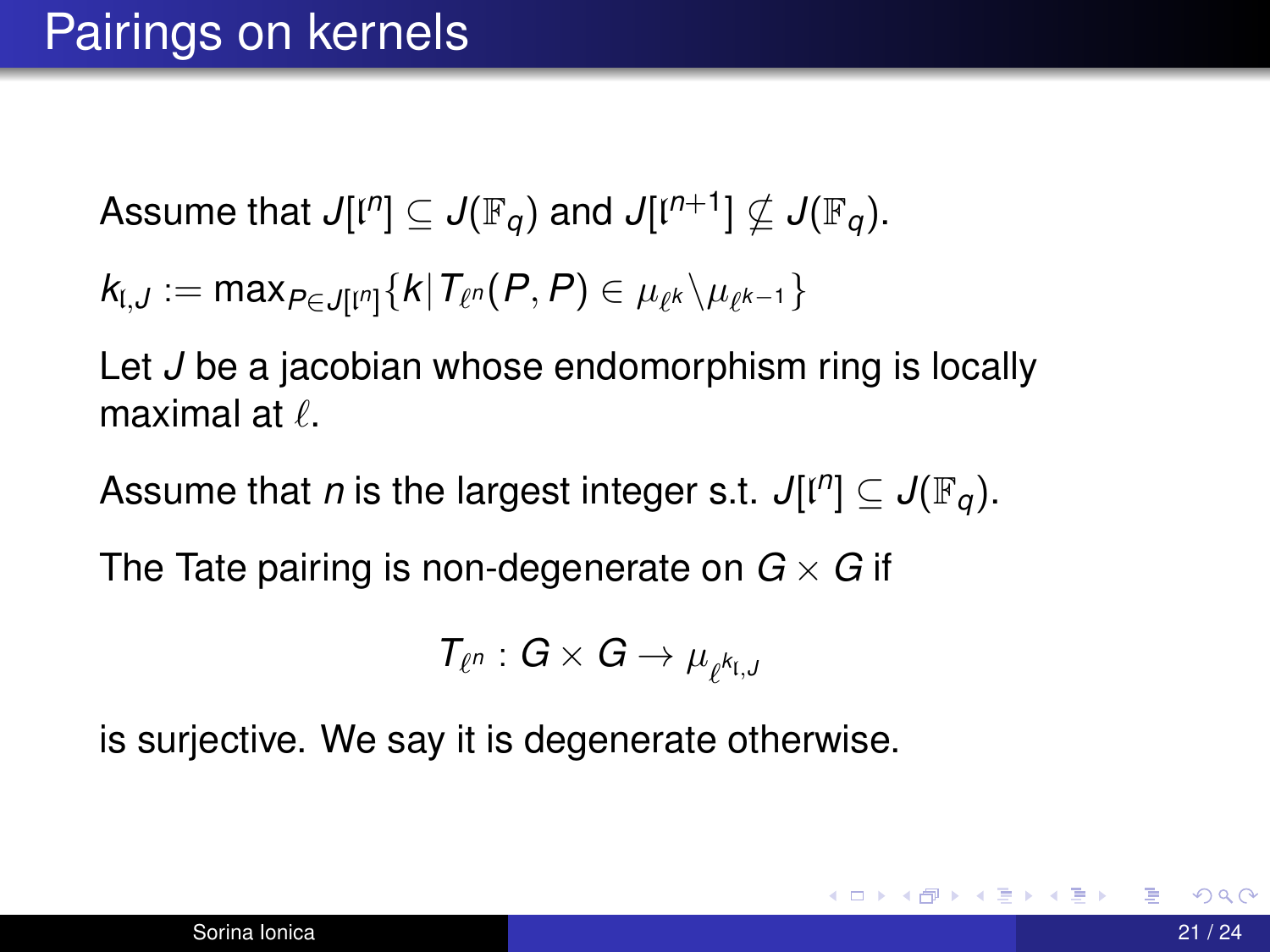#### Theorem

Let *I* be l-isogeny of kernel *G*. Take *G*¯ ⊂ *J*[l *n* ] such that  $\ell^{n-1}\bar{G}=G$ .

- **■** *I* is descending iff the Tate pairing is non-degenerate on  $\overline{G}$ .
- *I* is horizontal or ascending iff the Tate pairing is degenerate on  $\bar{G}$ .

イロト イ何 ト イヨ ト イヨ トー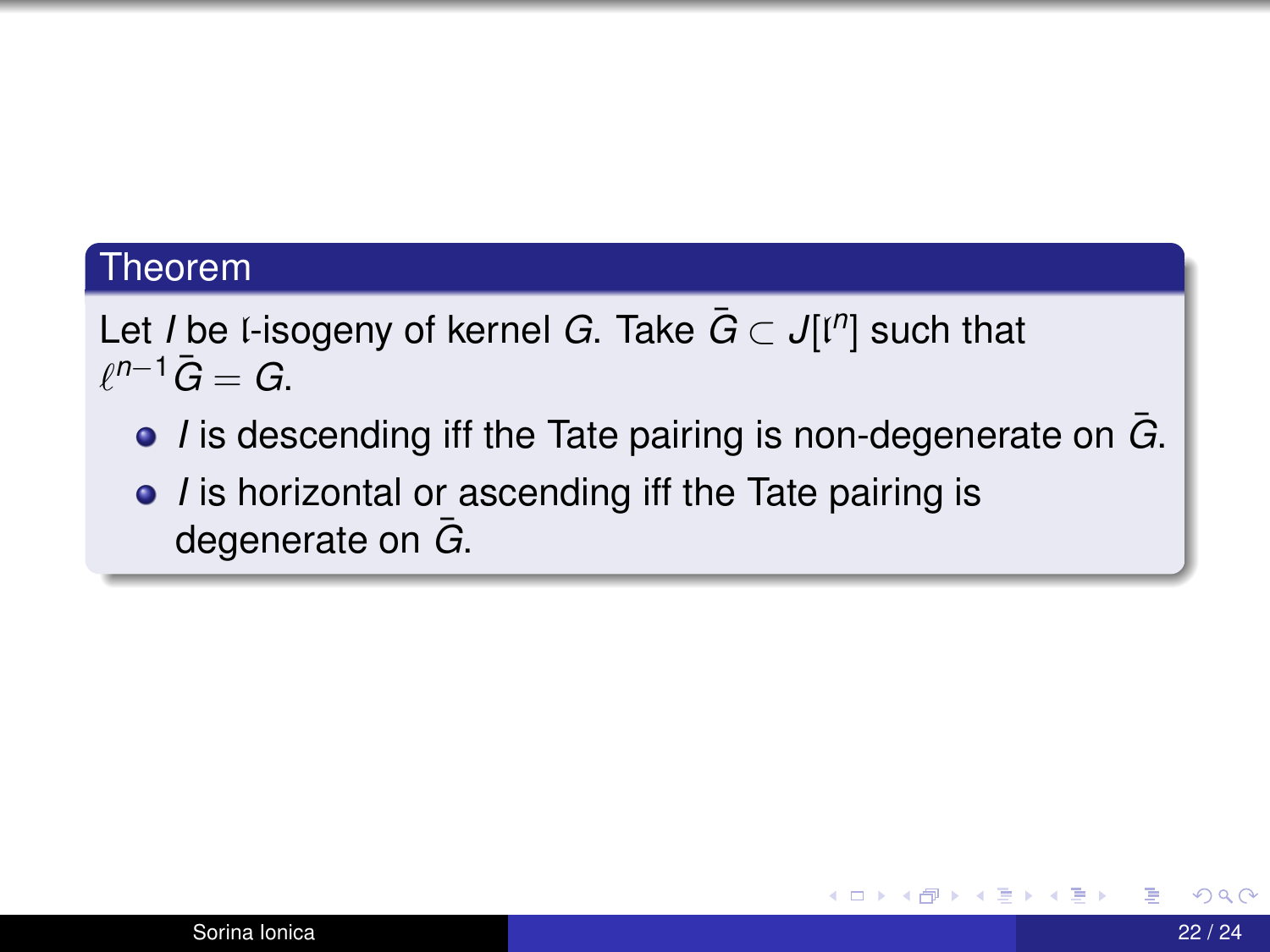#### Theorem

A  $(\ell, \ell)$ -isogeny preserving real multiplication is the composition of a  $l_1$ -isogeny with a  $l_2$ -isogeny.



K ロ ▶ K 御 ▶ K 君 ▶ K 君 ▶ .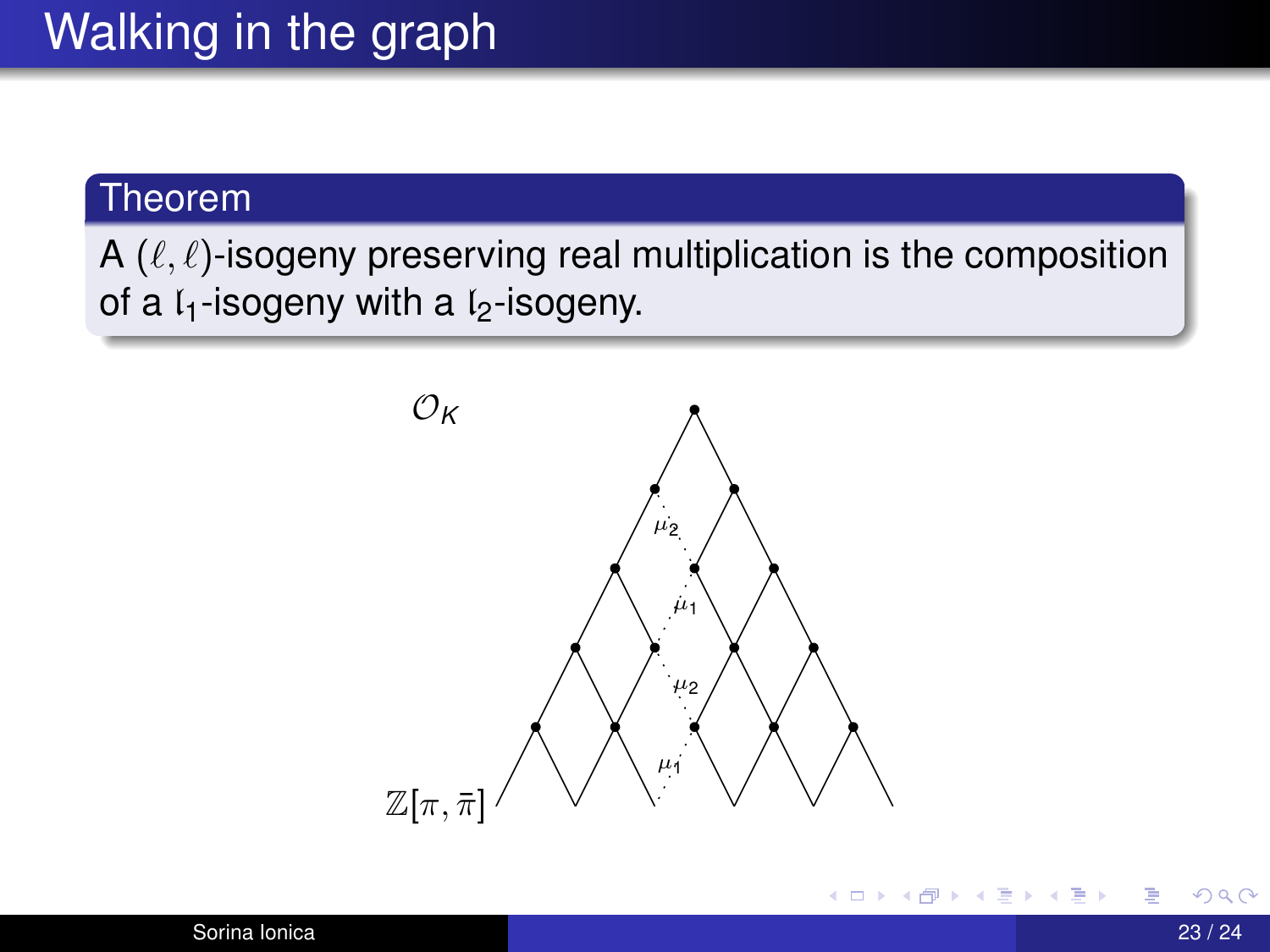*Idea of the algorithm.* Given *J* such that  $[\mathcal{O}_{K_0} : \mathbb{Z}[\pi + \bar{\pi}]] = 1$ . We want to compute  $\text{End}(J)$ . The algorithm computes  $\mathsf{v}_{\mathfrak{l}_i}(\pi),$  $i = 1, 2.$ 

- $\bullet$  Counter<sub>i</sub>  $\leftarrow$  0, *i* := 1, 2
- 2 Construct a chain  $(\ell, \ell)$ -isogenies until the floor is reached.
- <sup>3</sup> Each time a step *I* is taken in the graph Counter<sub>*i*</sub> ← Counter<sub>*i*</sub> + 1, *j* = 1, 2.
- **4** Return Counter<sub>*i*</sub>,  $i = 1, 2$ .

イロト イ母 トイヨ トイヨ トー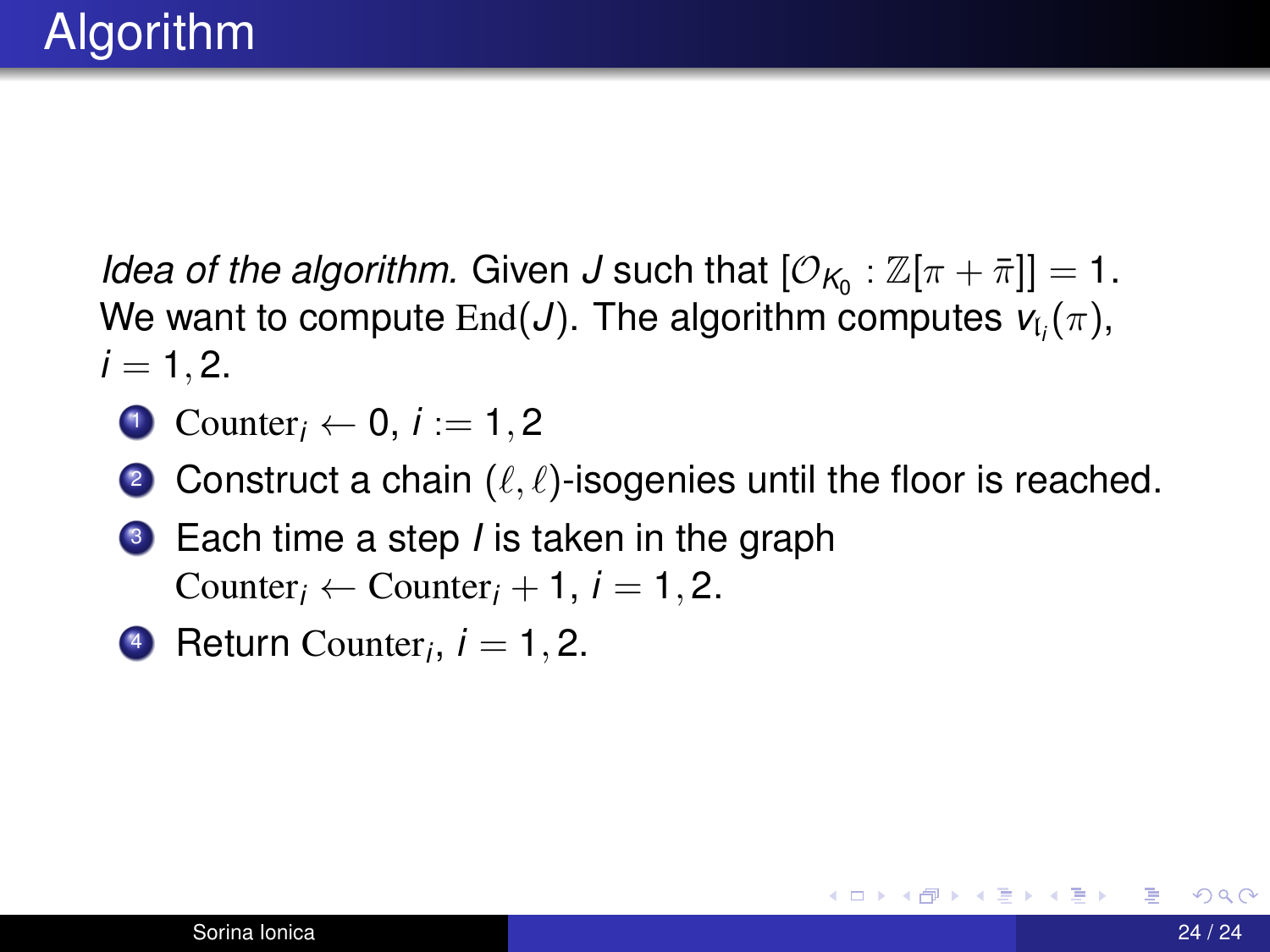Let *P* and *Q* be s.t.  $J[i<sup>n</sup>] = \langle P, Q \rangle$ .

Using bilinearity of the  $\ell^n$ -Tate pairing, we get

 $\mathcal{T}_{\ell^n} (aP+bQ,aP+bQ) = \mathcal{T}_{\ell^n} (P,P)^{\mathscr{E}} (\mathcal{T}_{\ell^n} (P,Q) \mathcal{T}_{\ell^n} (Q,P))^{ab} \mathcal{T}_{\ell^n} (Q,Q)^{b^2}$ 

$$
\begin{array}{lcl} \mathcal{P}(a,b) & = & a^2\log(T_{\ell^n}(P,P)) + 2ab\log(T_{\ell^n}(P,Q)T_{\ell^n}(Q,P)) \\ & & + b^2\log(T_{\ell^n}(Q,Q)) \end{array}
$$

 $i$ dentically zero modulo  $\ell^{n-k_i}$ ,*J*−1 and nonzero modulo  $\ell^{n-k_i}$ ,*J*.

Degenerate self-pairings  $\leftrightarrow$  roots of  $\mathcal{P}$ .

イロト イ押 トイヨ トイヨ トー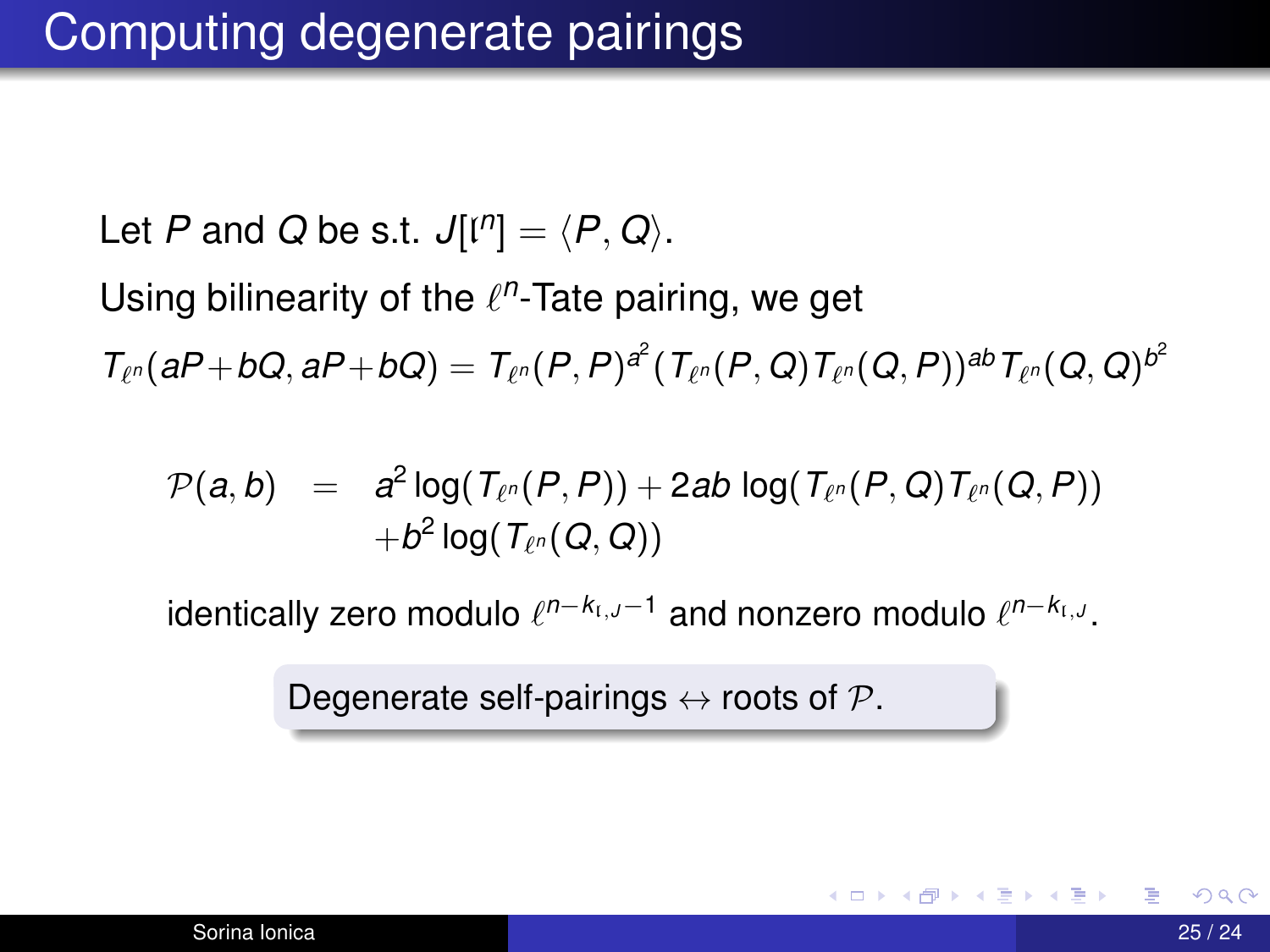Eisenträger and Lauter's algorithm (2005), Freeman-Lauter (2008)

<u>ldea</u>: If  $\alpha : J \to J$  is an endomorphism, then  $\frac{\alpha}{n}$  is an endomorphism iff  $J[n] \subset \text{Ker } \alpha$ .

Check if an order  $\mathcal O$  is contained in End( $J$ ):

- Write down a basis for the order  $\mathcal{O}$ :  $\gamma_i = \frac{\alpha_i}{R_i}$  $\frac{\alpha_i}{n_i}$ , with  $\alpha_i \in \mathbb{Z}[\pi]$ .
- Check if  $\gamma_i \in \text{End}(J)$  by checking if  $\alpha_i$  is zero on  $J[n_i].$

Since  $n_i[[\mathcal{O}_K:\mathbb{Z}[\pi,\bar{\pi}]]$  we end up working over large extension fields!

**K ロ ▶ K 御 ▶ K 君 ▶ K 君 ▶** ...